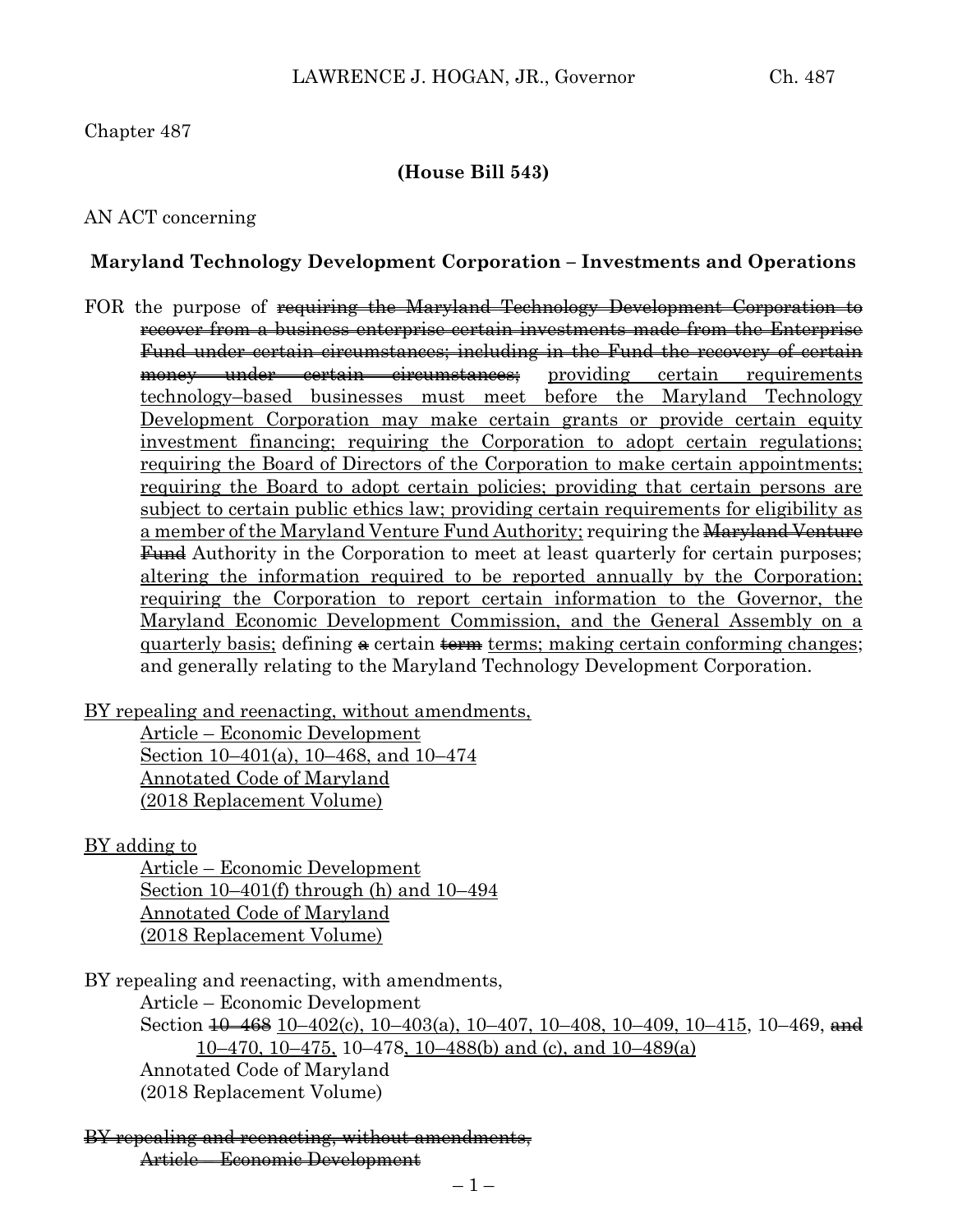Section 10–474 Annotated Code of Maryland (2018 Replacement Volume)

SECTION 1. BE IT ENACTED BY THE GENERAL ASSEMBLY OF MARYLAND, That the Laws of Maryland read as follows:

## **Article – Economic Development**

10–401.

(a) In this subtitle the following words have the meanings indicated.

**(F) "INVESTMENT COMMITTEE" MEANS A COMMITTEE APPOINTED BY THE BOARD TO ADVISE ON AND APPROVE INVESTMENTS AS REQUIRED UNDER THIS SUBTITLE.**

**(G) "PRINCIPAL BUSINESS OPERATIONS" MEANS THE HEADQUARTERS FROM WHICH THE BUSINESS'S OFFICERS DIRECT, CONTROL, AND COORDINATE THE BUSINESS'S ACTIVITIES.**

**(H) "QUALIFIED BUSINESS" MEANS A BUSINESS THAT, AT THE TIME OF THE FIRST INVESTMENT IN THE BUSINESS UNDER A PROGRAM OF THE CORPORATION, EXCEPT AS OTHERWISE PROVIDED IN THIS SUBTITLE:**

**(1) (I) HAS ITS PRINCIPAL BUSINESS OPERATIONS LOCATED IN THE STATE, HAS OVER HALF ITS WORKFORCE WORKING IN THE STATE, AND INTENDS TO MAINTAIN ITS PRINCIPAL BUSINESS OPERATIONS IN THE STATE AFTER RECEIVING AN INVESTMENT UNDER THE PROGRAM; OR**

**(II) IS A BUSINESS OR START–UP BUSINESS THAT IS APPROVED BY THE INVESTMENT COMMITTEE AND WILL, AS A RESULT OF THE INVESTMENT, HAVE A SUBSTANTIAL ECONOMIC IMPACT IN THE STATE THROUGH JOB CREATION, CAPITAL INVESTMENT, AND CONTRIBUTION TO THE STATE'S TECHNOLOGY ECOSYSTEM;**

**(2) HAS AGREED TO USE THE INVESTMENT PRIMARILY TO:**

**(I) SUPPORT BUSINESS OPERATIONS IN THE STATE; OR**

**(II) IN THE CASE OF A START–UP COMPANY, ESTABLISH AND SUPPORT BUSINESS OPERATIONS IN THE STATE;**

**(3) HAS NOT MORE THAN 250 EMPLOYEES; AND**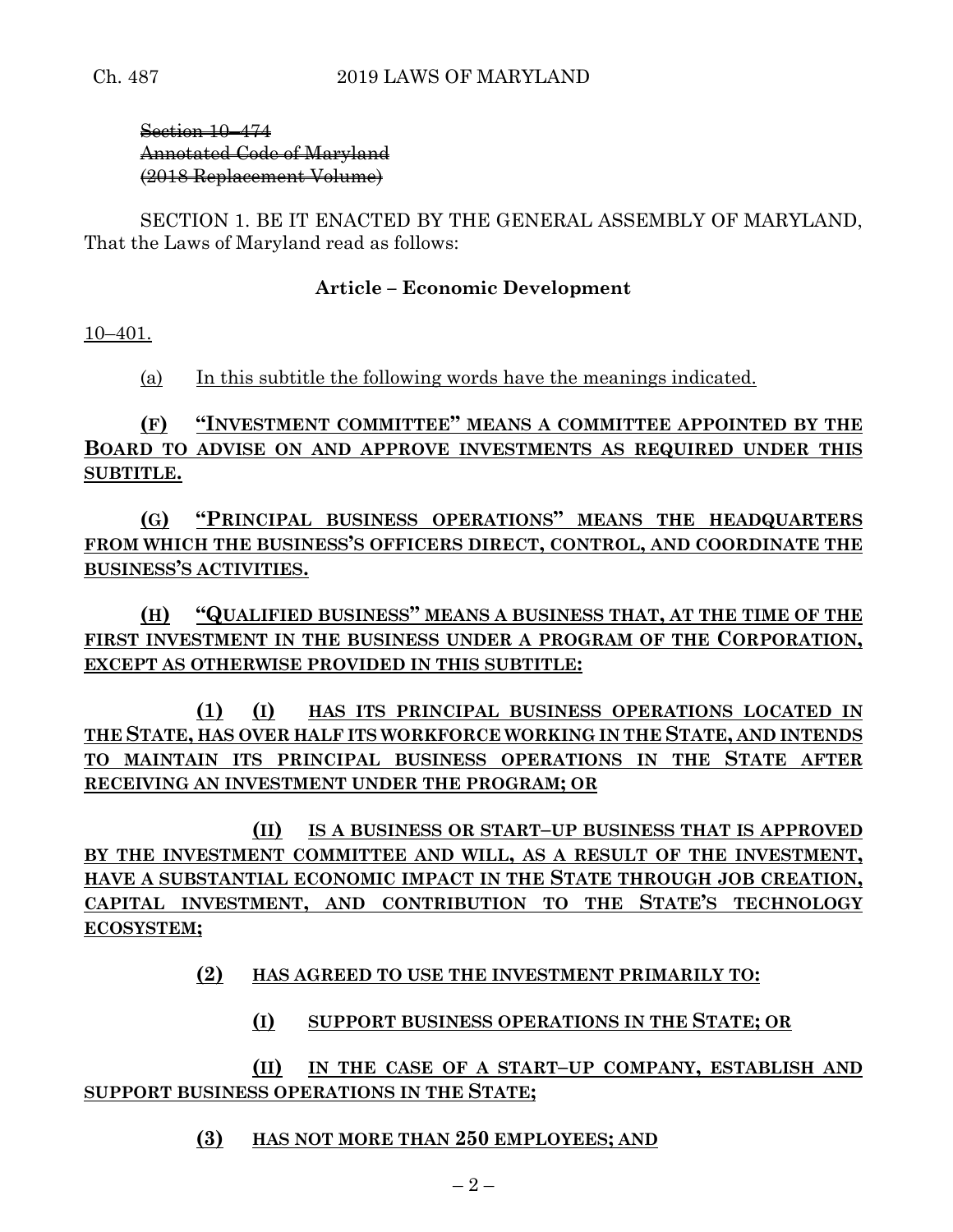#### **(4) IS NOT PRIMARILY ENGAGED IN:**

- **(I) RETAIL SALES;**
- **(II) REAL ESTATE DEVELOPMENT;**

## **(III) THE BUSINESS OF INSURANCE, BANKING, OR LENDING; OR**

# **(IV) THE PROVISION OF PROFESSIONAL SERVICES BY ACCOUNTANTS, ATTORNEYS, OR PHYSICIANS.**

10–402.

(c) The purposes of the Corporation are to:

(1) assist in transferring to the private sector the results and products of scientific research and development conducted by colleges**, [**and**]** universities**, AND FEDERAL RESEARCH INSTITUTIONS IN THE STATE**;

- (2) assist in commercializing those results and products;
- (3) assist in commercializing technology developed in the private sector;

(4) foster the commercialization of research and development conducted by colleges, universities, and the private sector to create and sustain businesses throughout all regions of the State; **[**and**]**

(5) generally assist early–stage and start–up businesses in the State**;**

# **(6) INVEST IN MARYLAND–BASED TECHNOLOGY COMPANIES AND PROMOTE THE COMMERCIALIZATION AND GROWTH OF TECHNOLOGY COMPANIES AND JOBS IN THE STATE;**

**(7) BUILD A LONG–TERM ENTREPRENEURIAL CAPACITY AND SUSTAINED VENTURE CAPITAL PRESENCE IN THE STATE;**

# **(8) CREATE PATHWAYS TO FOLLOW–ON FINANCING IN THE STATE; AND**

**(9) FOSTER INCLUSIVE AND DIVERSE ENTREPRENEURSHIP AND INNOVATION THROUGHOUT THE STATE, WHICH MAY INCLUDE INITIATIVES TO RAISE AWARENESS OF PROGRAMS TO ASSIST SMALL, MINORITY, AND WOMEN–OWNED BUSINESSES THROUGH MARKETING AND OTHER EFFORTS**.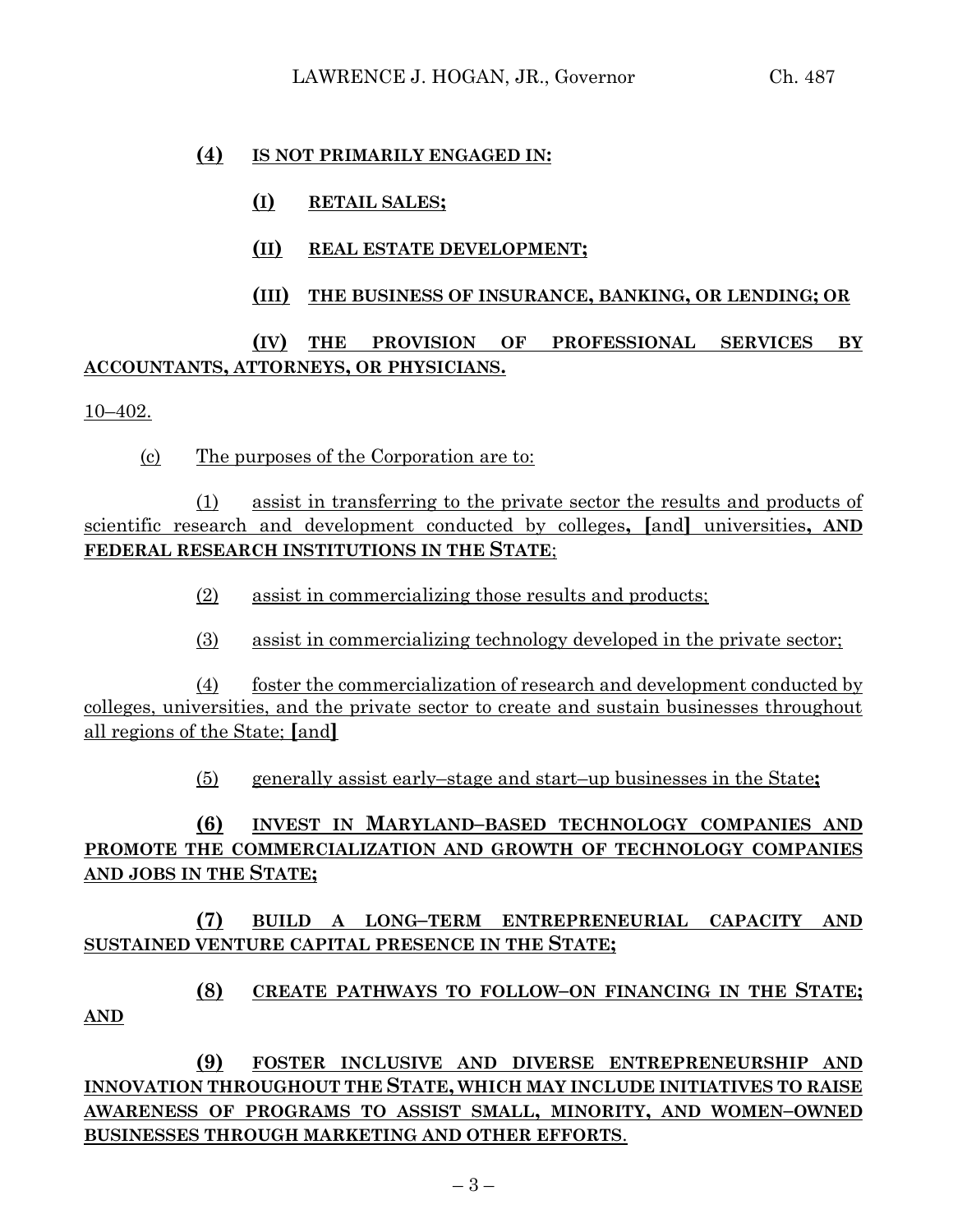10–403.

(a) **(1)** A Board of Directors shall manage the Corporation and its units and exercise its corporate powers.

# **(2) (I) A BOARD OF DIRECTORS MAY APPOINT MEMBERS OF AN ADVISORY COMMITTEE.**

# **(II) IF A BOARD OF DIRECTORS APPOINTS AN ADVISORY COMMITTEE, THE BOARD SHALL ADOPT POLICIES ESTABLISHING THE RESPONSIBILITIES OF THE ADVISORY COMMITTEE.**

10–407.

(a) Except as provided in subsections (b), (c), and (e) of this section, the Corporation is exempt from:

(1) Title 10 and Division II of the State Finance and Procurement Article;

and

- (2) §§ 3–301 and 3–303 of the General Provisions Article.
- (b) The Corporation is subject to the Public Information Act.

(c) The Board **[**and**],** the officers and employees of the Corporation**, MEMBERS OF THE INVESTMENT COMMITTEE, AND MEMBERS OF ANY ADVISORY COMMITTEE APPOINTED** are subject to the Public Ethics Law.

(d) The officers and employees of the Corporation are not subject to the provisions of Division I of the State Personnel and Pensions Article that govern the State Personnel Management System.

(e) **(1)** The Corporation, its Board, and employees are subject to Title 12, Subtitle 4 of the State Finance and Procurement Article.

**(2) THE BOARD, THE OFFICERS AND EMPLOYEES OF THE CORPORATION, THE MEMBERS OF THE INVESTMENT COMMITTEE, AND THE MEMBERS OF ANY ADVISORY COMMITTEE APPOINTED SHALL DISCLOSE TO THE STATE ETHICS COMMISSION WHETHER THEY ARE EMPLOYED BY OR HAVE A FINANCIAL INTEREST IN AN ENTITY THAT CURRENTLY HAS OR WILL APPLY FOR FUNDS OR AN INVESTMENT IN A PROGRAM ADMINISTERED BY THE CORPORATION.**

10–408.

**(A) THE CORPORATION SHALL ADOPT REGULATIONS ESTABLISHING:**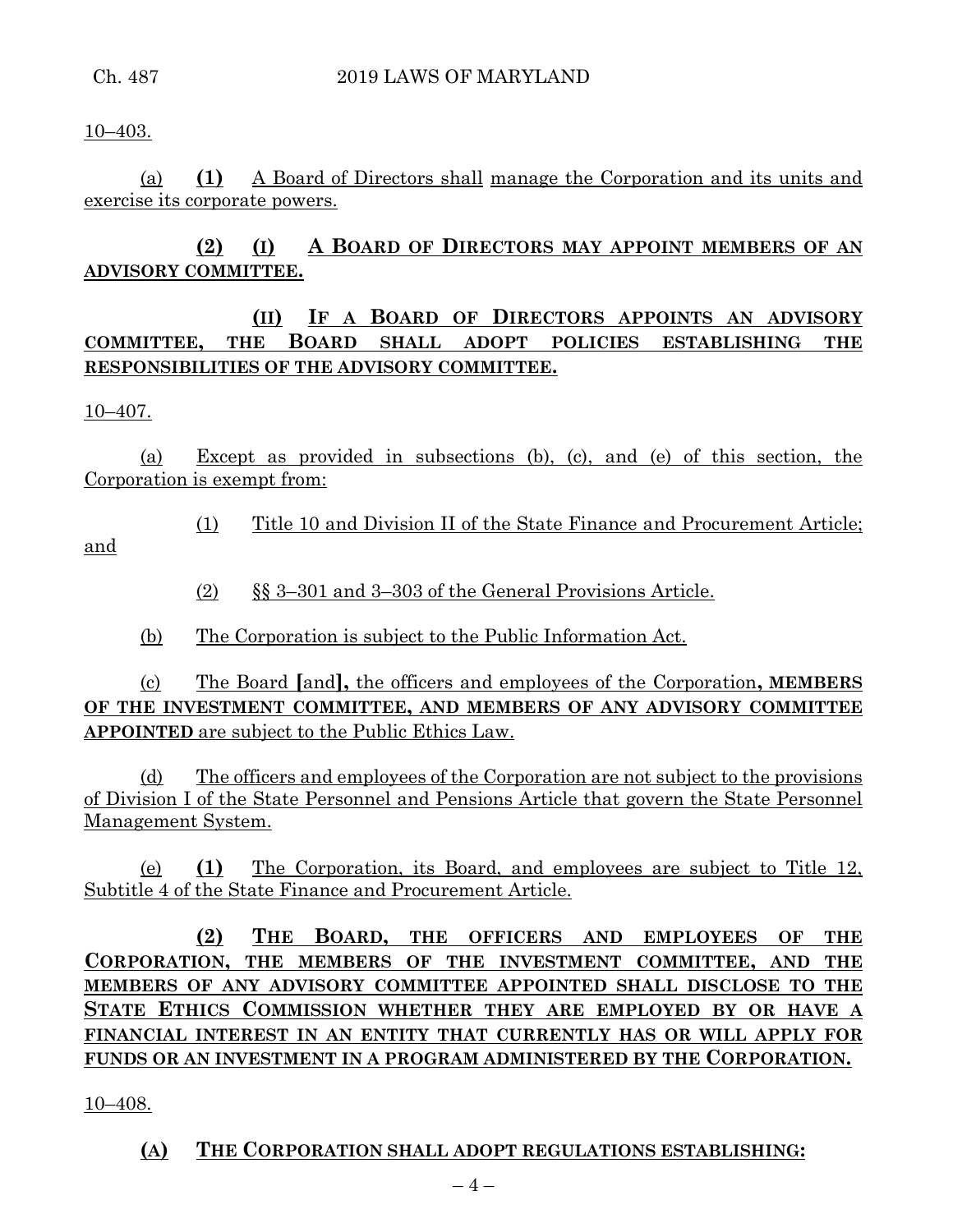#### **(1) THE INVESTMENT COMMITTEE;**

#### **(2) THE RESPONSIBILITIES OF THE INVESTMENT COMMITTEE; AND**

## **(3) THE PROCEDURES FOR THE APPOINTMENT OF INVESTMENT COMMITTEE MEMBERS.**

- **(B)** The Corporation may:
	- (1) adopt bylaws for the conduct of its business;
	- (2) adopt a seal;
	- (3) maintain offices at a place it designates in the State;

(4) accept loans, grants, or assistance of any kind from the federal or State government, a local government, a college or university, or a private source;

- (5) enter into contracts and other legal instruments;
- (6) sue or be sued;
- (7) acquire, purchase, hold, lease as lessee, and use:
	- (i) a franchise, patent, or license;
	- (ii) any real, personal, mixed, tangible, or intangible property; or
	- (iii) an interest in the property listed in this item;

(8) sell, lease as lessor, transfer, license, assign, or dispose of property or a property interest that it acquires:

(9) fix and collect rates, rentals, fees, royalties, and charges for services and resources it provides or makes available;

(10) create, own, control, or be a member of a corporation, limited liability company, partnership, or other entity, whether operated for profit or not for profit;

(11) exercise power usually possessed by a private corporation in performing similar functions unless to do so would conflict with State law; and

(12) do all things necessary or convenient to carry out the powers granted by this subtitle.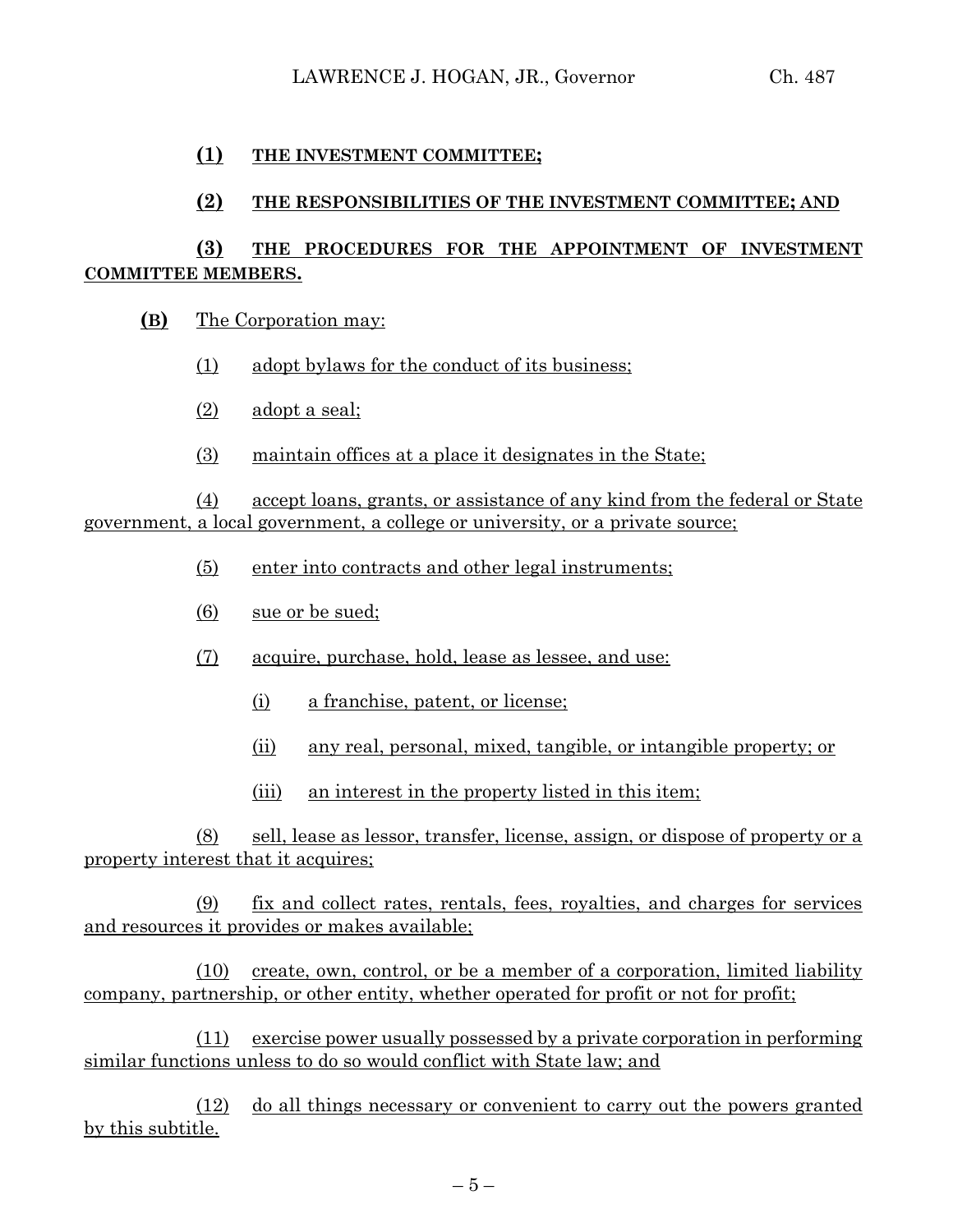10–409.

**(A) [**The**] EXCEPT AS PROVIDED IN SUBSECTION (C) OF THIS SECTION, THE**  Corporation may make grants to or provide equity investment financing for technology–based businesses**, IF:**

# **(1) THE INVESTMENTS ARE MADE TO A QUALIFIED BUSINESS;**

**(2) THE INVESTMENTS ARE MADE ON REVIEW AND APPROVAL OF A WRITTEN APPLICATION THAT:**

**(I) CONTAINS SUFFICIENT INFORMATION TO VERIFY THAT THE QUALIFIED BUSINESS HAS ITS PRINCIPAL BUSINESS OPERATIONS IN THE STATE OR WILL HAVE A SUBSTANTIAL ECONOMIC IMPACT ON THE STATE; AND** 

**(II) CONTAINS A CERTIFICATION OF THE VERACITY OF THE INFORMATION BY AN AUTHORIZED SIGNATORY OF THE QUALIFIED BUSINESS; AND**

**(3) AT LEAST THE NUMBER OF MEMBERS THAT CONSTITUTES A QUORUM OF ANY FUND OR AUTHORITY HAS BEEN APPOINTED UNDER THE REQUIREMENTS FOR THAT FUND OR AUTHORITY**.

**(B) IN REGARD TO ANY AND ALL PROGRAMS OF THE CORPORATION, EXCEPT AS OTHERWISE PROVIDED IN THIS SUBTITLE, THE CORPORATION SHALL ADOPT REGULATIONS TO GOVERN INVESTMENTS UNDER THIS SUBSECTION THAT SPECIFY:**

**(1) THE TYPES OF QUALIFIED BUSINESSES IN WHICH AN INVESTMENT MAY BE MADE;**

**(2) THE BASIC STANDARDS AN ENTERPRISE SHALL MEET TO QUALIFY FOR AN INVESTMENT;**

**(3) THE AMOUNT OF MONEY AVAILABLE FOR INVESTMENT;**

**(4) THE INVESTMENT POLICY STATEMENT OF THE CORPORATION THAT DESCRIBES THE PROCEDURES, CRITERIA, INVESTMENT PHILOSOPHY, AND GUIDELINES FOR HOW THE CORPORATION'S INVESTMENT DECISIONS WILL BE MADE; AND**

**(5) A PROCESS FOR THE CONSIDERATION OF WHETHER INVESTMENTS HELP TO FOSTER INCLUSIVE AND DIVERSE ENTREPRENEURSHIP, INCLUDING THE CORPORATION'S SUPPORT FOR MARKETING AND OTHER EFFORTS TO RAISE AWARENESS OF PROGRAMS TO ASSIST SMALL, MINORITY, AND WOMEN–OWNED BUSINESSES.**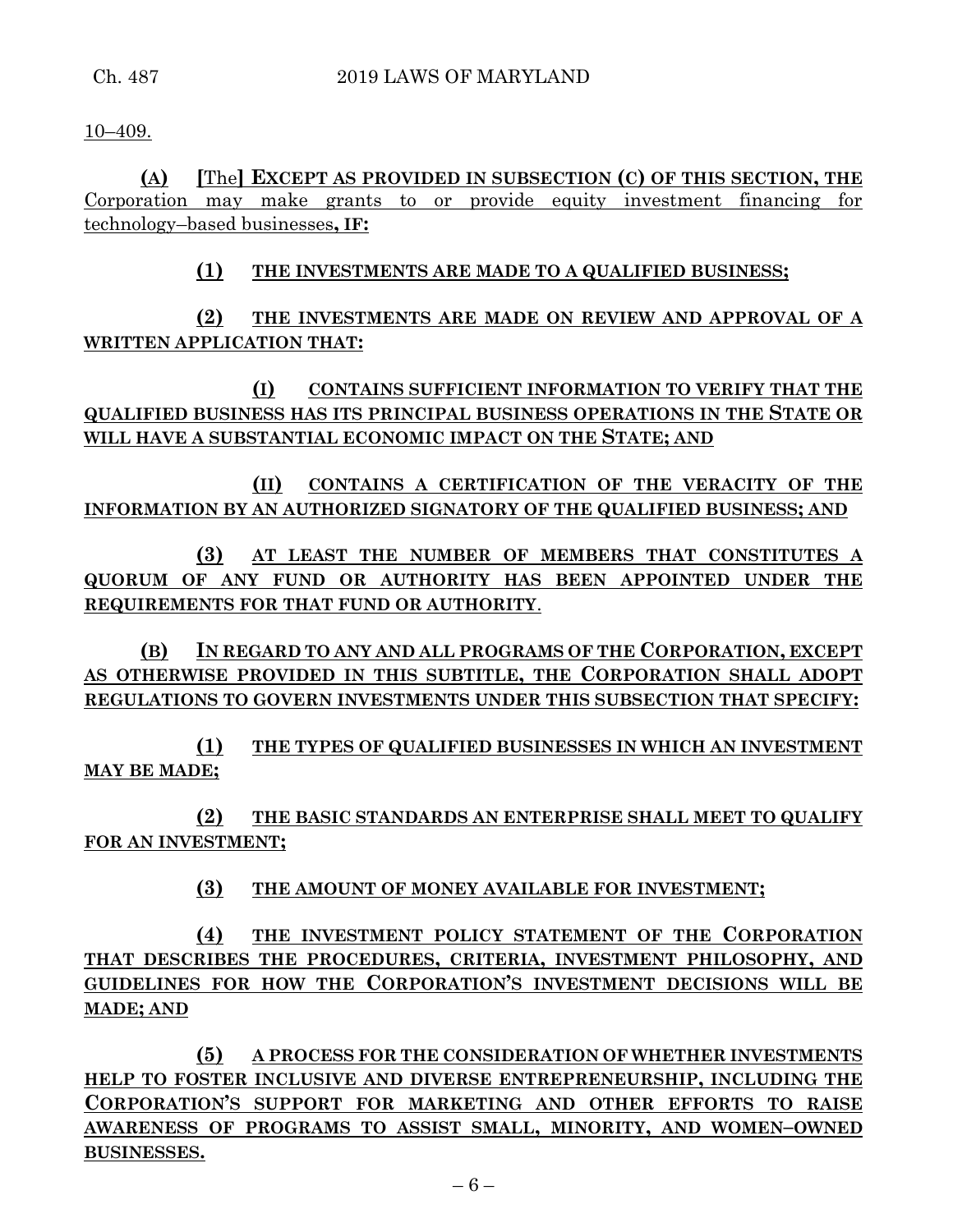# **(C) THE CORPORATION MAY MAKE INVESTMENTS UNDER AN AGREEMENT WITH THE BOARD OF TRUSTEES FOR THE STATE RETIREMENT AND PENSION SYSTEM UNDER § 21–123.2 OF THE STATE PERSONNEL AND PENSIONS ARTICLE.**

10–415.

(a) **(1)** On or before October 1 of each year, the Corporation shall report to the Governor, the Maryland Economic Development Commission, and, in accordance with § 2–1246 of the State Government Article, the General Assembly.

**[**(b)**] (2)** The report **REQUIRED UNDER THIS SUBSECTION** shall include**:**

**(I)** a complete operating and financial statement covering the Corporation's operations **[**and**];**

**(II)** a summary of the Corporation's activities during the preceding fiscal year**;**

**(III) INFORMATION ON ALL SALARIES AND ANY INCENTIVES APPROVED BY THE BOARD FOR CORPORATION EMPLOYEES;**

**(IV) INFORMATION ON OUTREACH, TRAINING, MENTORSHIP, SUPPORT, AND INVESTMENT IN MINORITY AND WOMEN–OWNED QUALIFIED BUSINESSES, INCLUDING SUPPORT FOR MARKETING BY THE MARYLAND SMALL BUSINESS DEVELOPMENT FINANCING AUTHORITY;**

**(V) INFORMATION ON ENTITIES THAT HAVE CURRENT INVESTMENTS AND ENTITIES THAT RECEIVED FUNDING OR INVESTMENTS IN THE CURRENT YEAR ON THE:**

**1. PRINCIPAL BUSINESS OPERATIONS;**

**2. NUMBER OF EMPLOYEES IN THE STATE AND THE NUMBER OF EMPLOYEES OUTSIDE THE STATE;**

**3. CAPITAL OR OTHER INVESTMENTS MADE IN THE STATE; AND**

**4. PROPOSED AND ACTUAL JOB CREATION OR CAPITAL INVESTMENT IN THE STATE AS A RESULT OF THE INVESTMENT OR SUPPORT;**

**(VI) A LIST OF BUSINESSES THAT HAVE RECEIVED FUNDING THAT WOULD NO LONGER QUALIFY AS A QUALIFIED BUSINESS; AND**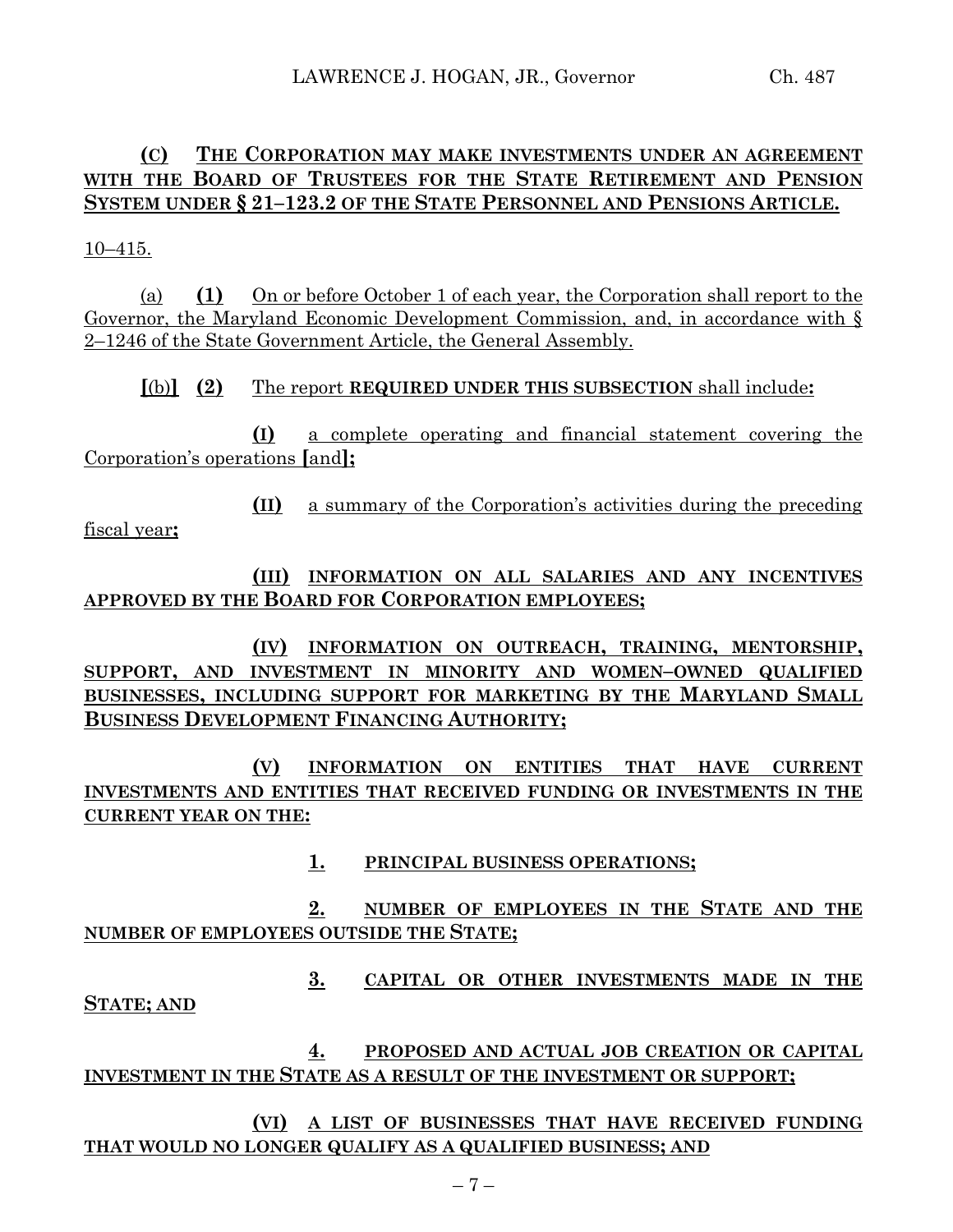## **(VII) INFORMATION ON THE CREATION OF AND APPOINTMENTS MADE TO AN ADVISORY COMMITTEE AND THE RESPONSIBILITIES OF THE ADVISORY COMMITTEE AND MEMBERS OF THE COMMITTEE**.

**(B) (1) ON A QUARTERLY BASIS, THE CORPORATION SHALL REPORT TO THE GOVERNOR, THE MARYLAND ECONOMIC DEVELOPMENT COMMISSION, AND, IN ACCORDANCE WITH § 2–1246 OF THE STATE GOVERNMENT ARTICLE, THE JOINT AUDIT COMMITTEE AND THE GENERAL ASSEMBLY.**

**(2) THE REPORT REQUIRED UNDER THIS SUBSECTION SHALL INCLUDE A LIST OF THE QUALIFIED BUSINESSES OR OTHER BUSINESSES RECEIVING SUPPORT THROUGH PROGRAMS ADMINISTERED BY THE CORPORATION, INCLUDING THOSE RECEIVING INVESTMENTS MADE UNDER § 21–123.2 OF THE STATE PERSONNEL AND PENSIONS ARTICLE.**

**(3) THE LIST OF QUALIFIED BUSINESSES OR OTHER BUSINESSES RECEIVING SUPPORT SHALL INCLUDE FOR EACH BUSINESS:**

- **(I) THE NUMBER OF EMPLOYEES IN THE STATE;**
- **(II) THE NUMBER OF EMPLOYEES OUTSIDE THE STATE;**
- **(III) THE CAPITAL OR OTHER INVESTMENTS MADE IN THE STATE;**

**AND**

## **(IV) PROPOSED JOB CREATION OR CAPITAL INVESTMENT IN THE STATE AS A RESULT OF THE INVESTMENT OR SUPPORT.**

10–468.

- (a) In this part the following words have the meanings indicated.
- **(B) "BUSINESS ENTERPRISE" MEANS A BUSINESS THAT:**
	- **(1) IS TECHNOLOGY–BASED; AND**

# **(2) HAS OVER HALF OF ITS WORKFORCE EITHER RESIDING OR WORKING IN THE STATE.**

**[**(b)**] (C)** "Corporation" means the Maryland Technology Development Corporation.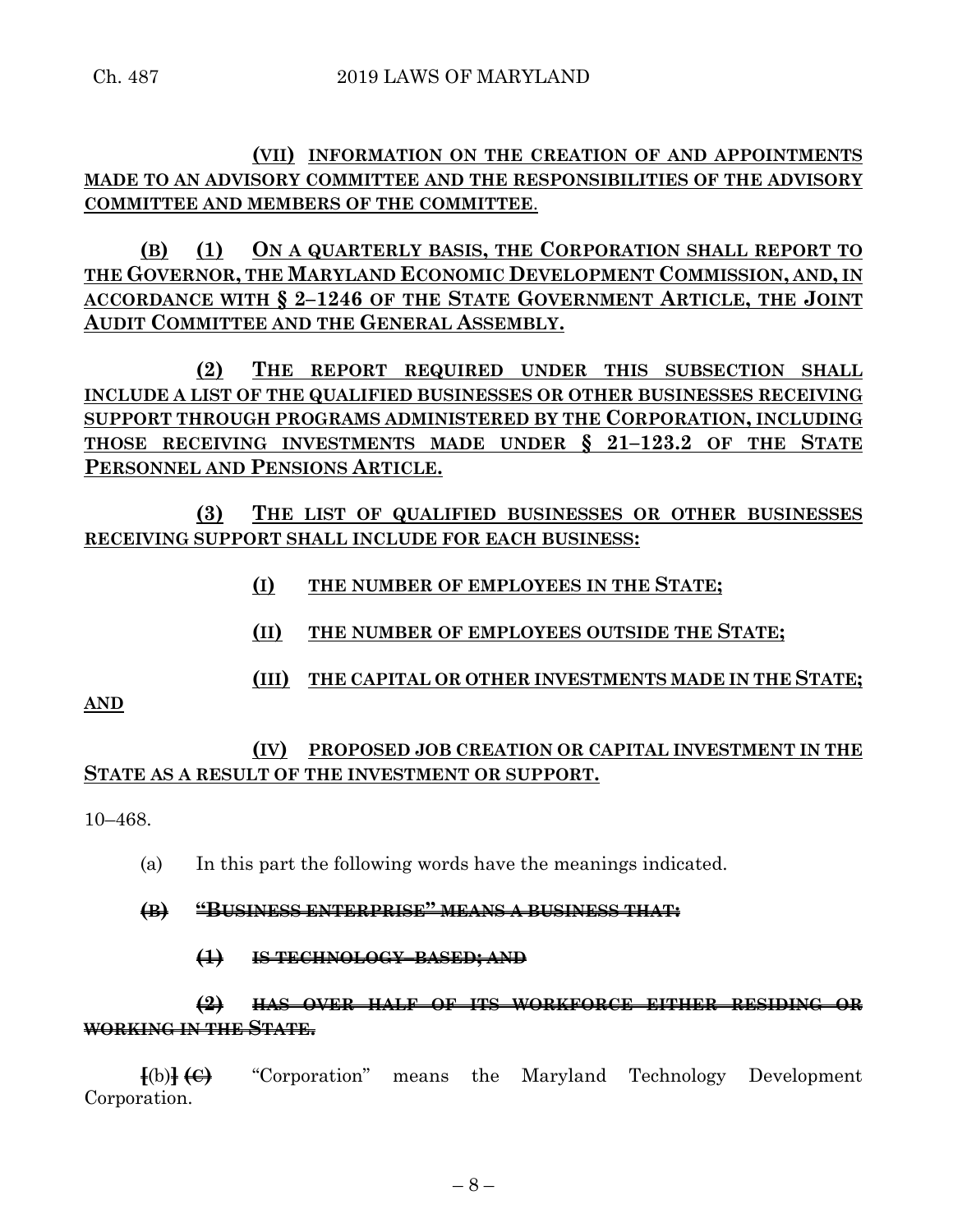$\{c\}$   $\{\Theta\}$  "Fund" means the Enterprise Fund established under § 10–469 of this subtitle.

10–469.

(a) There is an Enterprise Fund in the Corporation.

(b) The Corporation may use the Fund to:

(1) make a grant or loan, at the rate of interest set by the Corporation;

(2) provide equity investment financing for a business enterprise **QUALIFIED BUSINESS**;

(3) guarantee a loan, equity, investment, or other private financing to expand the capital resources of a business enterprise **QUALIFIED BUSINESS**;

(4) purchase advisory services and technical assistance to better support economic development;

(5) pay the Corporation's obligations to a venture firm under the Invest Maryland Program, as provided under  $\S 10-492(c)(2)(i)$  of this subtitle; and

(6) pay the administrative, legal, and actuarial expenses of the Corporation.

(c) The Corporation shall manage and supervise the Fund.

(d) **THE CORPORATION SHALL REQUIRE RECOVERY OF A GRANT, A LOAN, OR AN EQUITY INVESTMENT FROM A BUSINESS ENTERPRISE IF AT ANY TIME WITHIN THE 3–YEAR PERIOD FOLLOWING THE INVESTMENT AWARD, THE BUSINESS ENTERPRISE FAILS TO MAINTAIN ITS STATUS AS A BUSINESS ENTERPRISE, AS DEFINED IN § 10–468 OF THIS SUBTITLE.**

**(E)** (1) The Fund is a special, nonlapsing revolving fund that is not subject to reversion under § 7–302 of the State Finance and Procurement Article.

(2) The Treasurer shall hold the Fund and the Comptroller shall account for it.

 $\{e\}$   $\{F\}$  The Fund consists of:

(1) money appropriated by the State to the Fund;

(2) money made available to the Fund through federal programs or private contributions;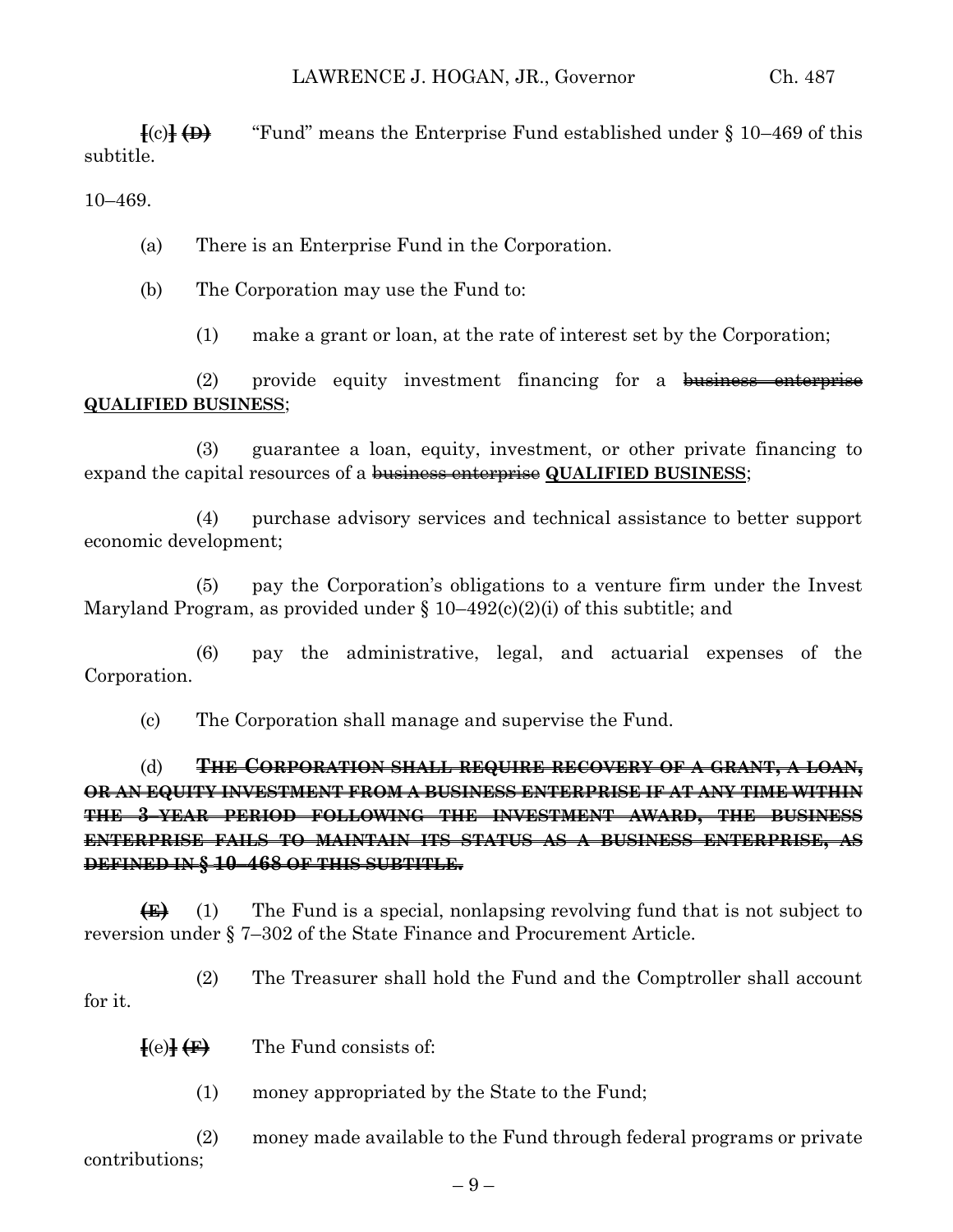(3) repayment of principal of a loan made from the Fund;

(4) payment of interest on a loan made from the Fund;

(5) proceeds from the sale, disposition, lease, or rental by the Corporation of collateral related to financing that the Corporation provides under this subtitle;

(6) premiums, fees, royalties, interest, repayments of principal, and returns on investments paid to the Corporation by or on behalf of:

(i) a business enterprise **QUALIFIED BUSINESS** in which the Corporation has made an investment under this subtitle; or

(ii) an investor providing an investment guaranteed by the Corporation under this subtitle;

 $(7)$  recovery of an investment made by the Corporation in a business enterprise **QUALIFIED BUSINESS** under this subtitle, including an arrangement under which the Corporation's investment in the business enterprise **QUALIFIED BUSINESS** is recovered through:

(i) a requirement that the Corporation receive a proportion of cash flow, commission, royalty, or payment on a patent; **[**or**]**

(ii) the repurchase from the Corporation of any evidence of financial participation, including a note, stock, bond, or debenture; **OR**

# **(III) THE RECOVERY OF A GRANT, A LOAN, OR AN EQUITY INVESTMENT IN A BUSINESS ENTERPRISE THAT FAILS TO MAINTAIN ITS STATUS AS A BUSINESS ENTERPRISE, AS DEFINED IN § 10–468 OF THIS SUBTITLE;**

(8) repayment of a conditional grant extended by the Corporation;

(9) money deposited into the Fund under  $\S 10-492(c)(2)(i)$  of this subtitle;

and

(10) any other money made available to the Corporation for the Fund.

**[**(f)**] (G)** (1) The Treasurer shall invest money in the Fund in the same manner as other State money.

(2) Any investment earnings of the Fund shall be credited to the Fund.

10–470.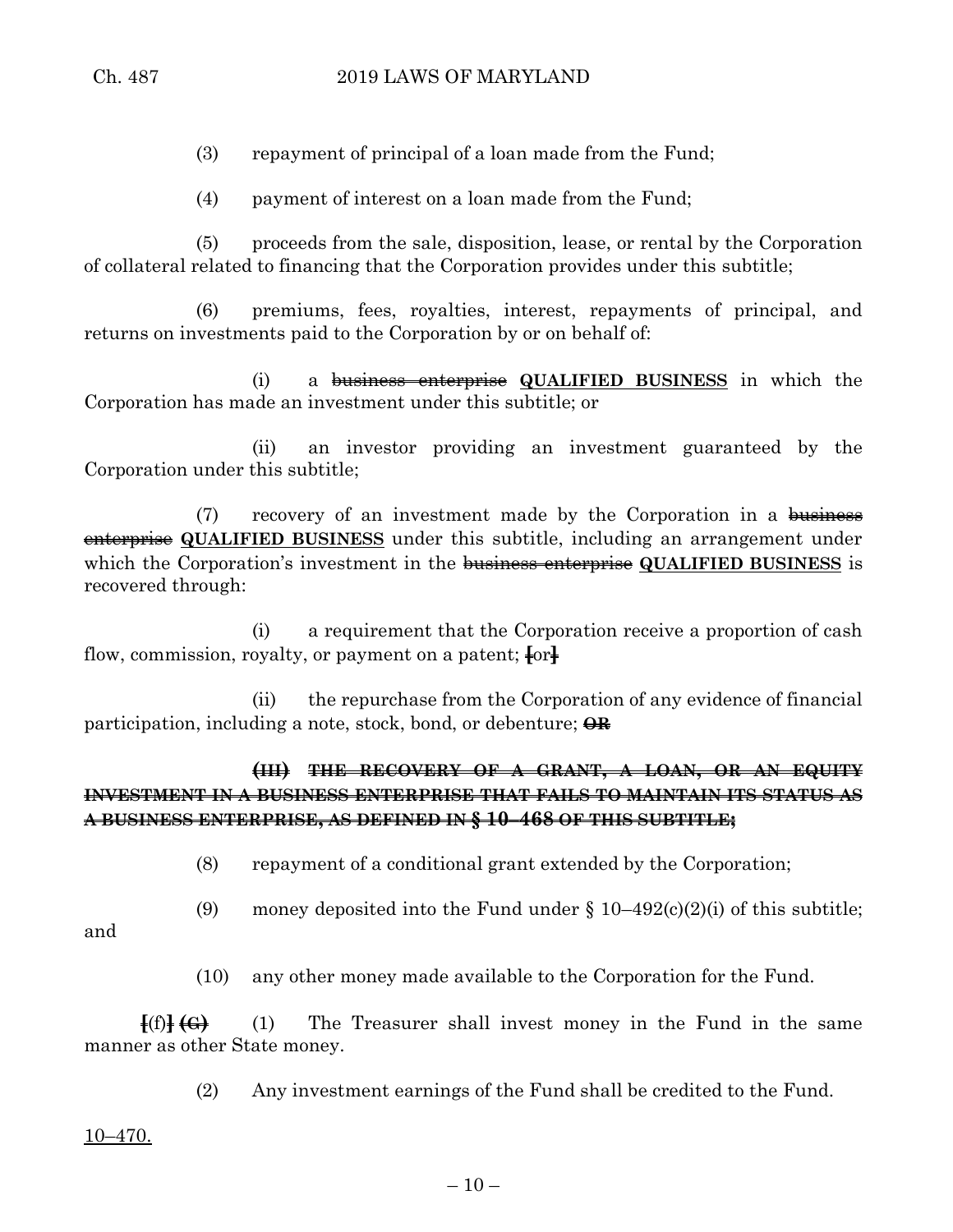(a) The Corporation may require that all or part of a grant be repaid, with interest at a rate the Corporation sets, when conditions specified by the Corporation occur.

(b) (1) Whenever the Corporation is authorized by law to make a grant, including a grant from the Economic Development Opportunities Program Account authorized under § 7–314 of the State Finance and Procurement Article, the Corporation may use money appropriated for the grant to make an equity investment in a **[**business enterprise**] QUALIFIED BUSINESS**.

(2) (i) Except as provided in subparagraph (ii) of this paragraph, in making an equity investment under this subtitle, the Corporation may not acquire an ownership interest in an enterprise that exceeds 25%.

(ii) In making an equity investment under this subtitle in one or more venture or private equity firms, the Corporation may acquire an ownership interest exceeding 25%.

(3) Within 15 years after making an equity investment under this subtitle, the Corporation shall divest itself of that investment.

(4) The liability of the State and the Corporation in making an equity investment under this subtitle is limited to the amount of that investment.

**[**(5) The Corporation shall adopt regulations governing equity investments under this subsection that specify:

(i) the types of business enterprises in which an investment may be

made;

(ii) the basic standards an enterprise shall meet to qualify for an

investment;

(iii) the amount of money available for investment; and

(iv) the criteria that the Corporation uses to make investment

decisions.**]**

10–474.

There is a Maryland Venture Fund Authority in the Corporation.

10–475.

(a) The Authority consists of the following nine members: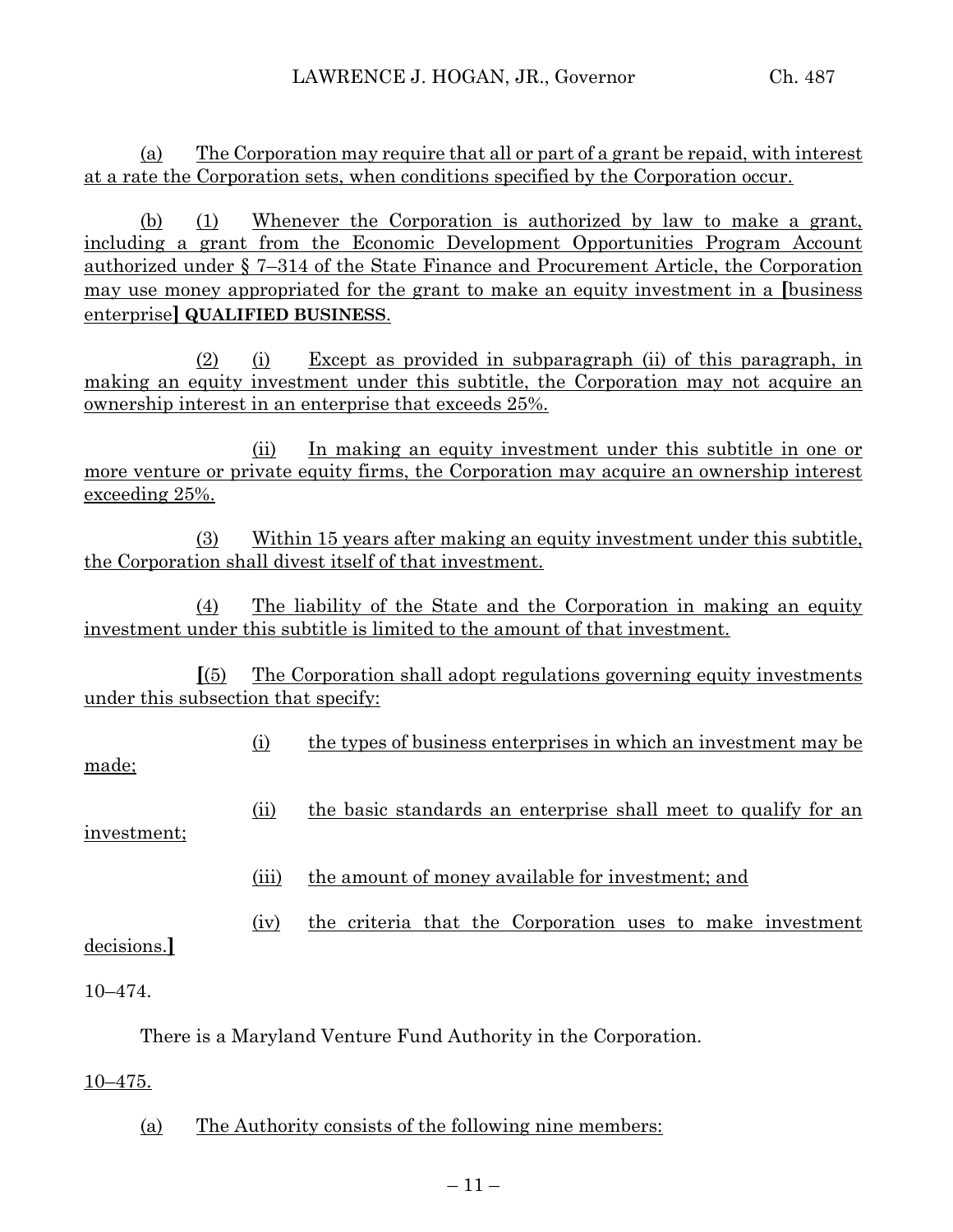(1) seven members appointed by the Governor with the advice and consent of the Senate;

- (2) one member appointed by the President of the Senate; and
- (3) one member appointed by the Speaker of the House.
- (b) (1) Of the seven members appointed by the Governor:

(i) 1. at least four shall have experience in working with companies that have raised investment capital for seed–stage to venture–stage companies or in providing professional services to the venture capital industry; and

2. one of the four members selected under item 1 of this item shall have experience in higher education research and development and technology transfer projects;

(ii) at least one shall have experience as a small business owner;

(iii) at least one shall have experience as a business executive that has raised venture capital investments; and

(iv) at least one shall be a resident of a rural county in the State.

(2) The Governor shall consider the geographic diversity of the State when appointing members.

- (c) The members appointed by the President and the Speaker:
	- (1) may not be elected officials; and
	- (2) shall have experience and expertise in venture capital investments.
- (d) Each member shall be a resident of the State.
- (e) (1) The term of a member is 4 years.
- (2) At the end of a term, a member continues to serve until a successor is appointed.

(3) A member who is appointed after a term has begun serves only for the rest of the term and until a successor is appointed.

(4) A member appointed by the Governor may be removed by the Governor with or without cause.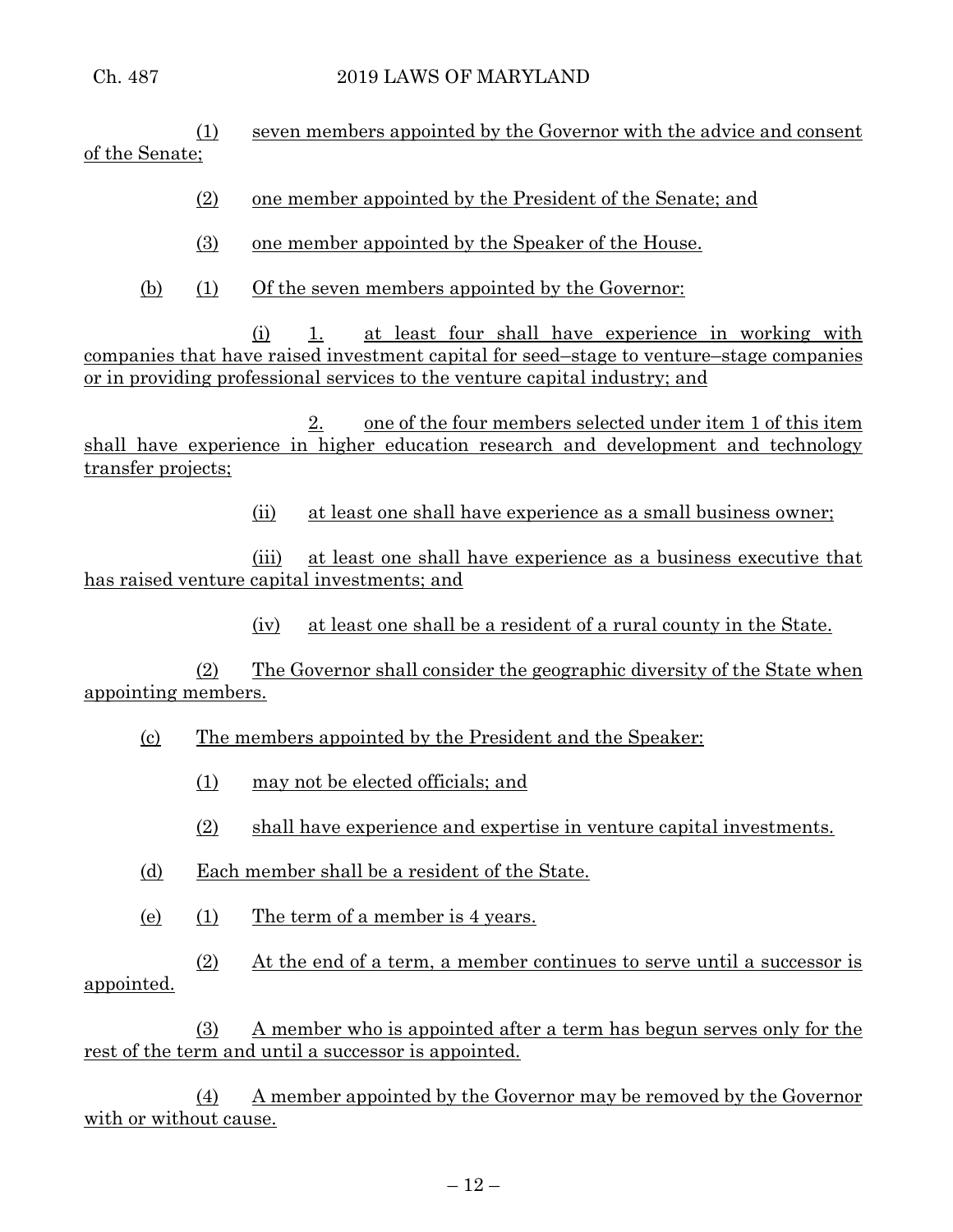(5) The terms of the members are staggered as required by the terms provided for members of the Authority on July 1, 2011.

# (f) **[**A**] IN ADDITION TO THE REQUIREMENTS OF TITLE 5 OF THE GENERAL PROVISIONS ARTICLE, A** member of the Authority may not **BE EMPLOYED BY OR** have any financial interest in a purchaser, qualified business, or venture firm **OR HOLD ANY OTHER EMPLOYMENT RELATIONSHIP OR FINANCIAL INTEREST THAT WOULD IMPAIR THE IMPARTIALITY AND INDEPENDENT JUDGMENT OF THE MEMBER**.

# **(G) THE AUTHORITY MAY NOT HAVE ADDITIONAL ADVISORS OR ADVISORY BOARDS, WHETHER ACTING INFORMALLY OR FORMALLY CONSTITUTED, OTHER THAN AS APPOINTED OR DESIGNATED IN THIS SUBTITLE.**

10–478.

The Authority shall**:**

**(1)** provide advice to and consult with the Corporation in connection with the administration of the Program under this subtitle**; AND**

# **(2) MEET AT LEAST QUARTERLY TO REVIEW THE CORPORATION'S INVESTMENT POLICY AND POLICIES, INVESTMENT DECISIONS FOR THE PROGRAM UNDER THIS SUBTITLE, AND ADHERENCE TO THE STATUTORY AND REGULATORY REQUIREMENTS IMPOSED ON THE CORPORATION**.

10–488.

# (b) **TO ENSURE THE CORPORATION HAS CONTINUED ACCESS TO THE BEST AVAILABLE AND QUALIFIED VENTURE FIRMS AS WELL AS TO PROVIDE FOR THE REPLACEMENT OF VENTURE FIRMS THAT HAVE BEEN DISQUALIFIED UNDER § 10–494 OF THIS SUBTITLE:**

(1) **[**An**] AN** applicant shall file an application with the Corporation in the form required by the Corporation**[**.**];**

(2) **[**The**] THE** application shall include the applicant's most recent financial statements**[**.**];**

(3) **[**The**] THE** Corporation shall **[**begin accepting**] ACCEPT** applications for certification **[**on or before January 1, 2012.**] FOR A PERIOD OF 3 MONTHS AT THE CORPORATION'S CHOOSING, AT THE SAME TIME EACH YEAR; AND**

(4) **[**An application for certification may not be accepted after May 1, 2012**] NOTWITHSTANDING THE REQUIREMENTS OF § 10–494(B) OF THIS SUBTITLE, WHEN**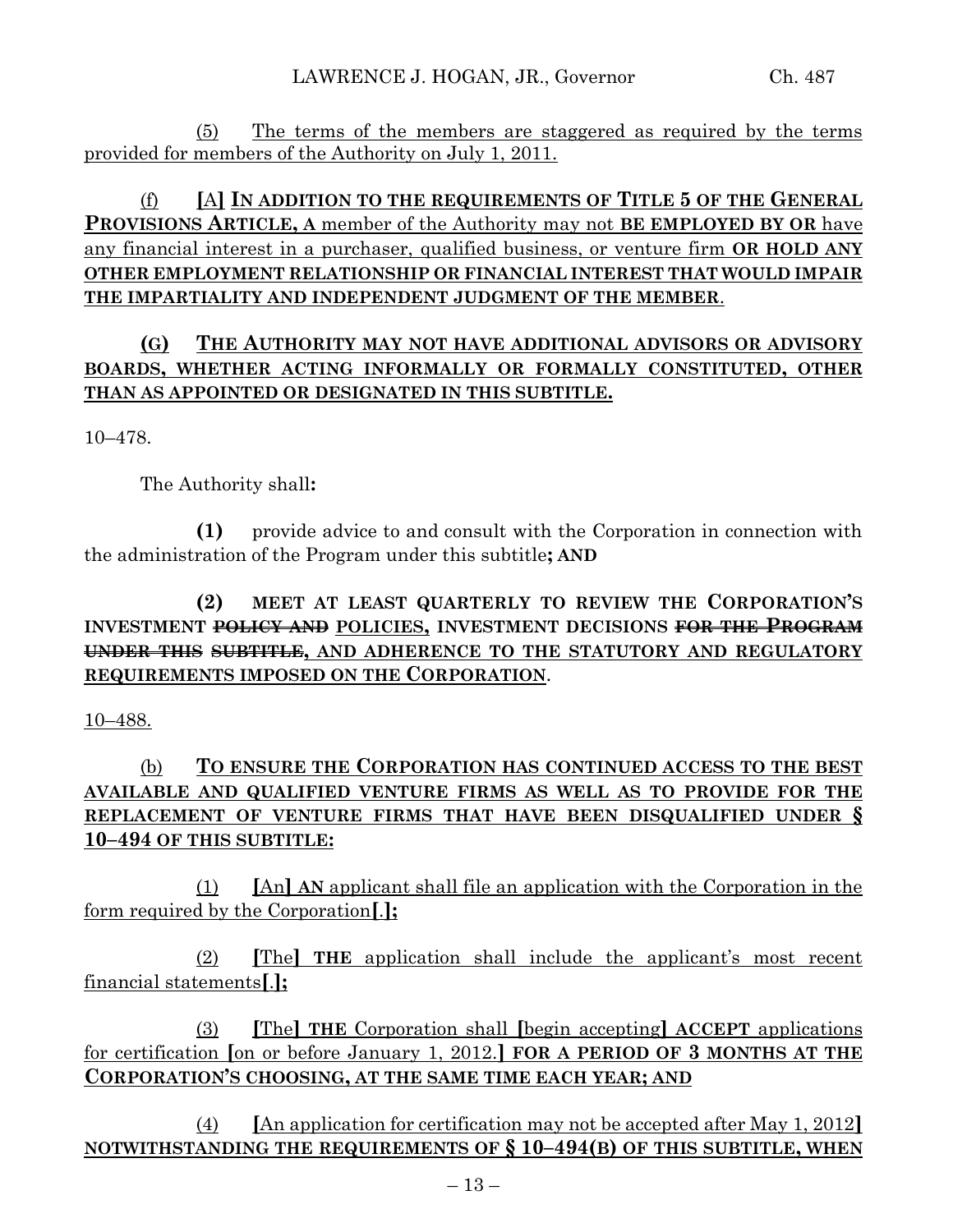# **ONE OR MORE VENTURE FIRMS HAVE BEEN DISQUALIFIED UNDER § 10–494 OF THIS SUBTITLE, THE CORPORATION MAY RECEIVE APPLICATIONS, FOR A PERIOD OF NOT LESS THAN 2 MONTHS, AT ANY TIME DURING THE CALENDAR YEAR**.

(c) To be certified as a venture firm:

(1) the applicant must have, at the time of application, an equity capitalization, net assets, or written commitments of at least \$500,000 in the form of cash or cash equivalents; **[**and**]**

(2) at least two principals or persons employed to direct the investment of the designated capital of the applicant must have at least 5 years of money management experience in the venture capital or private equity sectors**;**

# **(3) FOR A PERIOD OF 2 YEARS FROM THE DATE OF DISQUALIFICATION, THE APPLICANT MAY NOT BE:**

# **(I) A VENTURE FIRM THAT HAS BEEN DISQUALIFIED UNDER § 10–494 OF THIS SUBTITLE; OR**

# **(II) A FIRM WITH MAJORITY OWNERSHIP COMPOSED OF MEMBERS WHO HAD OWNERSHIP OR LEADERSHIP ROLES IN A FIRM THAT HAS BEEN DISQUALIFIED UNDER § 10–494 OF THIS SUBTITLE**.

10–489.

(a) (1) A business that is classified as a qualified business at the time of the first investment in the business by a venture firm, the Enterprise Fund, or the Financing Authority remains classified as a qualified business and may receive follow–on investments from a venture firm, the Enterprise Fund, or the Financing Authority **AS PROVIDED UNDER THIS SUBSECTION**.

(2) **[**Except as provided in paragraph (3) of this subsection, a**] A** follow–on investment **[**made under this subsection**] FROM A VENTURE FIRM** is a qualified investment even though the business does not meet the definition of a qualified business at the time of the follow–on investment.

(3) With respect to an investment by the Enterprise Fund or the Financing Authority, a follow–on investment does not qualify as a qualified investment if, at the time of the follow–on investment, the **[**qualified**]** business no longer **[**has its principal business operations in the State**] MEETS THE DEFINITION OF A QUALIFIED BUSINESS**.

## **10–494.**